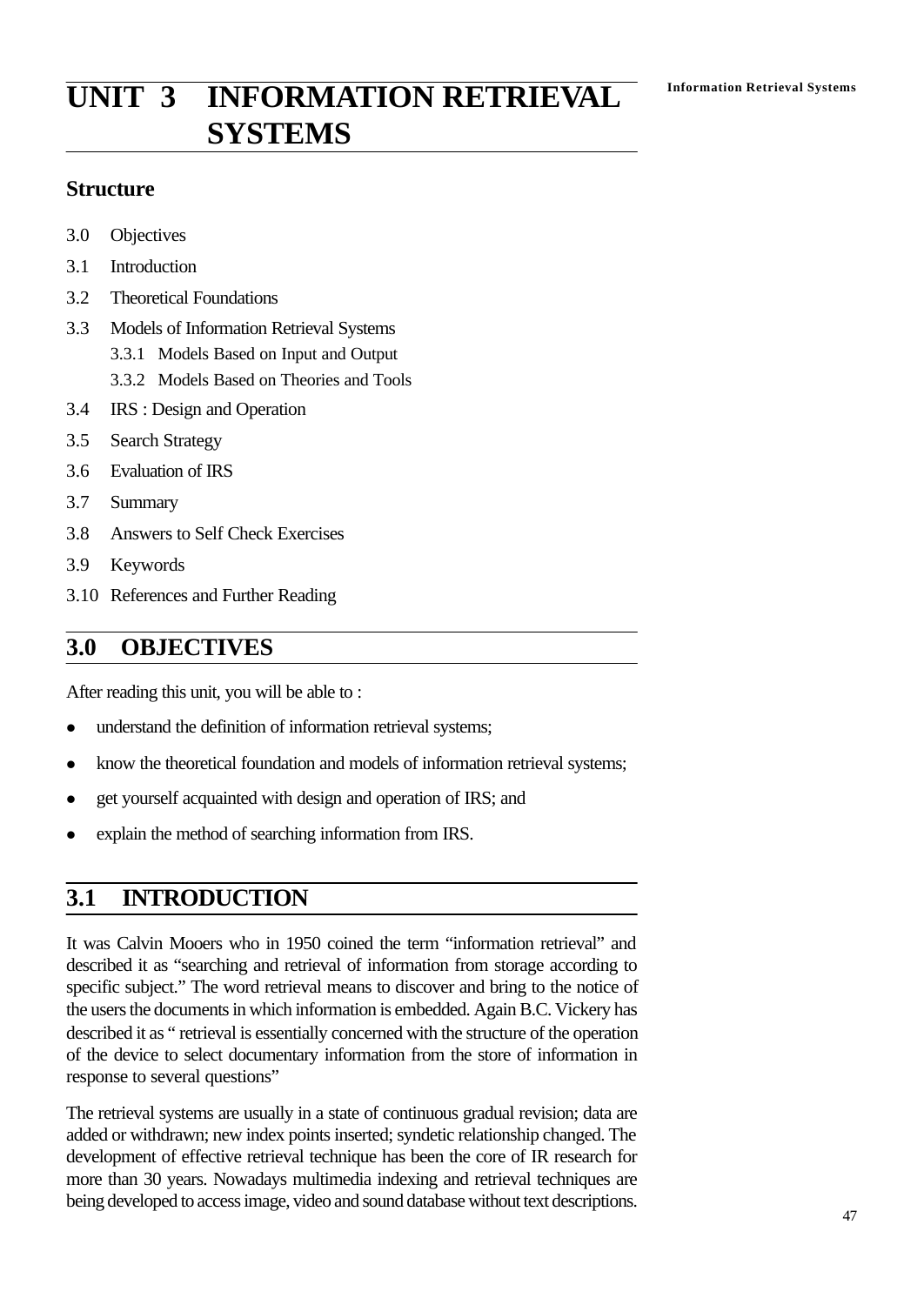**Types of Information Systems** The information retrieval system is certainly not a new concept; it is an integral part of the communication process, a direct outgrowth of the desire among men to communicate with eachother.

> The classification of retrieval techniques that has been proposed by Hicholas Belkin and Bruce Croft are:



**Fig. : Classification of Retrieval Techniques**

Belkin and Croft distinguish between exact and partial match techniques. Exact match techniques are currently in use in most of the conventional IR systems. Queries are usually formulated using Boolean expression and the search patterns within the query have to match with exactly the text representation of the document to be retrieved. Partial match retrieval technique as opposed to exact match technique is categorised into individual and network. Individual techniques search single document nodes without considering the document collection as a whole. In the feature-based techniques, documents are represented by sets of features or index terms. The index can be either defined manually or be computed automatically. In structure-based techniques, documents are represented in a more complicated structure than just a set of index terms as used for the feature based techniques.

 In network based methods, the set of all documents and their relationship are used to find the most relevant documents. With this method, the technique query. In clustering, most similar documents are clustered together and all documents are grouped into a cluster hierarchy until a ranked list of lowest level clusters are produced. Spreading activation is similar to browsing. From the start nodes, other nodes connected to that node are activated. Activated nodes then propagate or spread themselves through the network.

Theoretically there is no constraint on the type and structure of the information items to be stored and retrieved with the information retrieval (IR) system. Until recently information retrieval systems were limited to searching textural information. Gerard Salton has defined an information retrieval system as a "system used to store items of information that need to be processed, searched, retrieved, and disseminated to various user populations."

According to Alken Kent , any information retrieval system entails a series of processes or steps, which are as follows: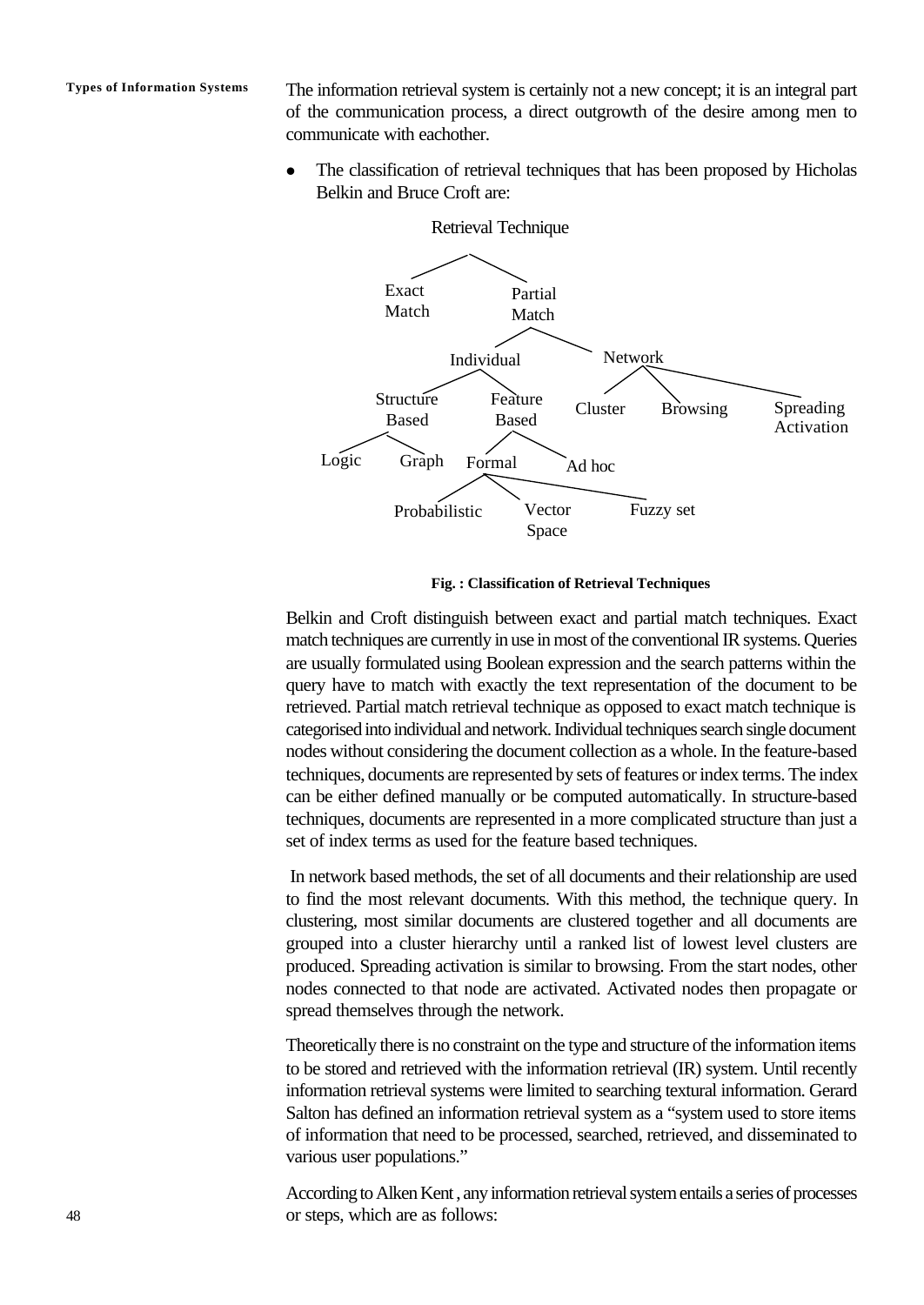- **Information Retrieval Systems** i) Analysis involving perusal of the record and the selection of point of view (or analytics).
- ii) Terminology and subject heading control involving establishment of some arbitrary relationships among, 'analytic' in the system.
- iii) Recording the results of analysis on a searchable medium.
- iv) Storage of records or source documents, involving the physical placement of the record in some location.
- v) Question analysis and development of search strategy involving the expression of a question or a problem.
- vi) Conducting of search involving the manipulation or operation of the search mechanism in order to identify records from the file.
- vii) Delivery of results of search involving physical removal or copying of a record from files.

Thus, any information retrieval system has three components - input, process and output. The storing of information is the input component. Generally the search or retrieval of information from the information retrieval system is through a query processing system. The information stored in the system is indexed using some indexing technique using key words. The processing system matches the key words of the query language with that of the key words under which the information items have been indexed. The matching results into the response output which may be the answer to the user in response to his request or search for information.

# **3.2 THEORETICAL FOUNDATIONS**

The development of various techniques to retrieve information has been a major area of research interest and has been renewed from time to time through greater emphasis on computerised information retrieval systems. The examples of early theoretical approaches to are classification theory; linguistic theories in the context of automatic indexing; psychological approaches and the early structural models of Fairthrone and others. Any information retrieval system is based on some theory. Theory is a set of sentences in a formal language with a few powerful axioms, some special rules of inference and a rich body of true theorems that captures the essential phenomena and concepts. Taking "theory" in its widest sense, any one setting up a retrieval system must have some theory relating to the function of the system. In absence of any general accepted theory, any formulation that appears to deal with or relate to any part of the storage and retrieval process is potentially a part of the theory of information retrieval.

Swets regarded the retrieval process as having two stages. In response to a request, the system first calculates for each items of information the value of search functions. This function discriminates between relevant and non-relevant information because its distribution for relevant information is different from that for non- relevant one. The system then selects those items whose match values are highest or higher than a certain threshold. The classification of retrieval technique as part of theory is already discussed in the introduction of this Unit.

As early as 1963 Swets developed an evaluation model based on statistical decision theory. The first book on the theory concerning information appeared in 1961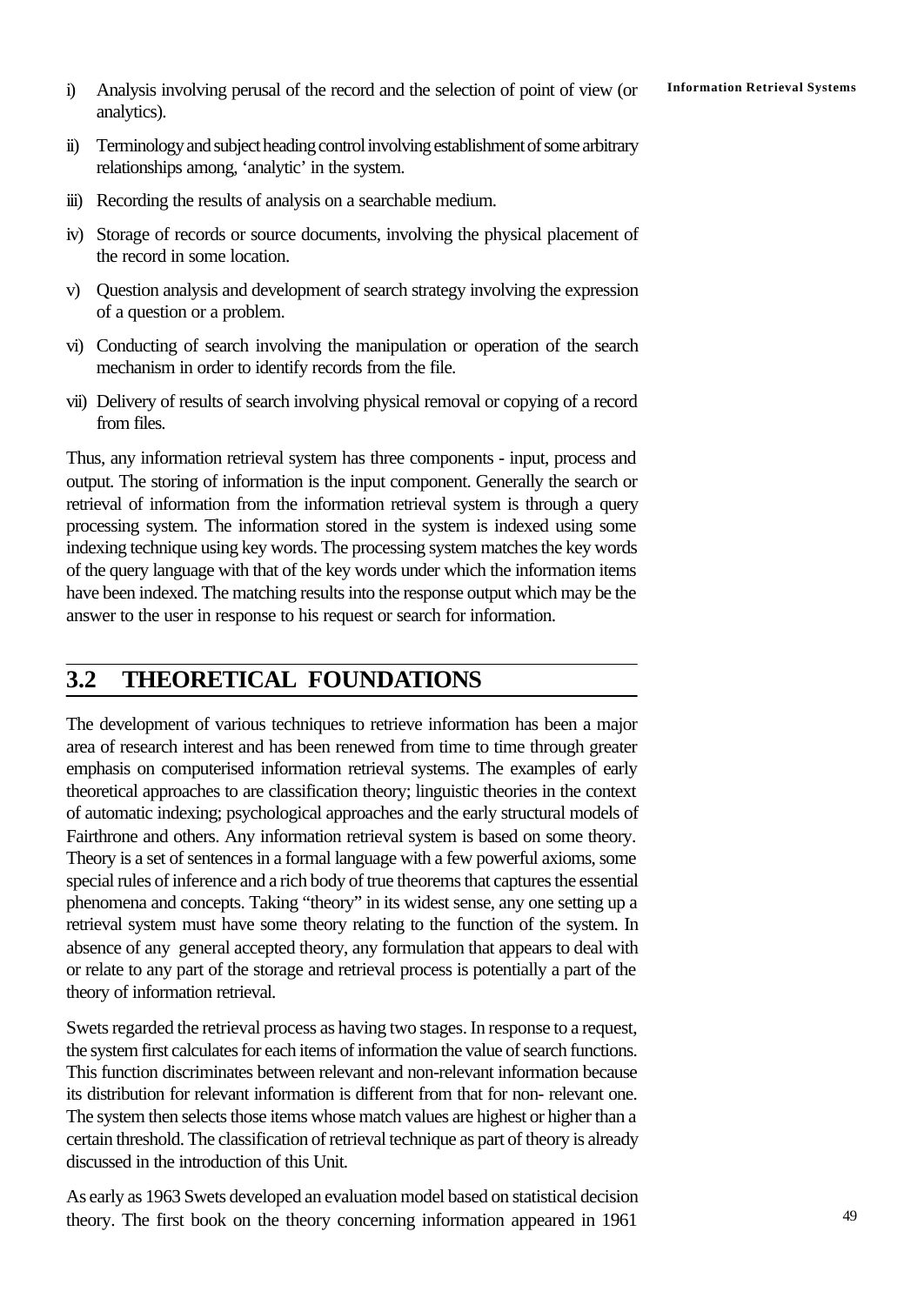**Types of Information Systems** describing the principles of index construction or subject description of documents. The most important application of a concept from logic was the application of Boolean lattices to logical combinations of descriptors. Another important development was Shannon's information theory to indicate desirable statistical characteristics of index terms. There have been theoretical approaches to IR from the viewpoint of the function or functions which the system performs. The performance of a system must be explicitly stated in any theory. While any retrieval system must be based on some theory of retrieval, such implicit theories are extremely difficult to extract or analyse. Even some explicitly formulated theories are formulated in such general terms, with such loose connection between the theory and system design, that they are difficult to evaluate. There are theories relating to the relevance feedback and manipulation of wide terms. The "Weighing function" formation 'of Robertson and Sparck Jones can be mentioned. Then concerning the indexing and retrieval effectiveness the important theoretical contributions are by Marton, Kuhns and Cooper. the probabilistic and utility theoretic indexing by them is worth while to mention. Saltons' theory of indexing is another important theoretical development in the field of information retrieval. Attempts are on in the direction of building an integrated general theory of information retrieval.

# **3.3 MODELS OF INFORMATION RETRIEVAL SYSTEMS**

### **1.3.1 Models Based and Input and Output**

Different models of information retrieval system can be recognized, based on input and output aspects. We can group them into 4 basic models viz.

- 1) Data Retrieval Model
- 2) Information Retrieval Model
- 3) Knowledge Retrieval Model

#### **Data Retrieval Model**

A data retrieval model calls for the organizational structure of the content (data) based on various criteria such as, properties of population, clusters and other entities. A data retrieval model essentially handles data which can be taken as unprocessed information. There are a number of economics related data retrieval systems providing various types of socio-economic data. The census is a data retrieval system. Similarly, data available from national survey organisations and central statistical organization can be taken to be a numerical data system. The information retrieval systems based on data also retrieve information. The expression of information, thus, needs be very precise. In this context the data retrieval model does a simple model of information retrieval need specific matching technique, viz., a taxonomic structure of various entities involved and their properties.

#### **Information Retrieval Model**

Information is data processed and oriented to a purpose. It actually combines several data into a relational structure. Information retrieval is, therefore, a more complex model. It has to comprehend generally multidimensional relationship. It is not amenable easily to a taxonomic structure. The representation of information may be based on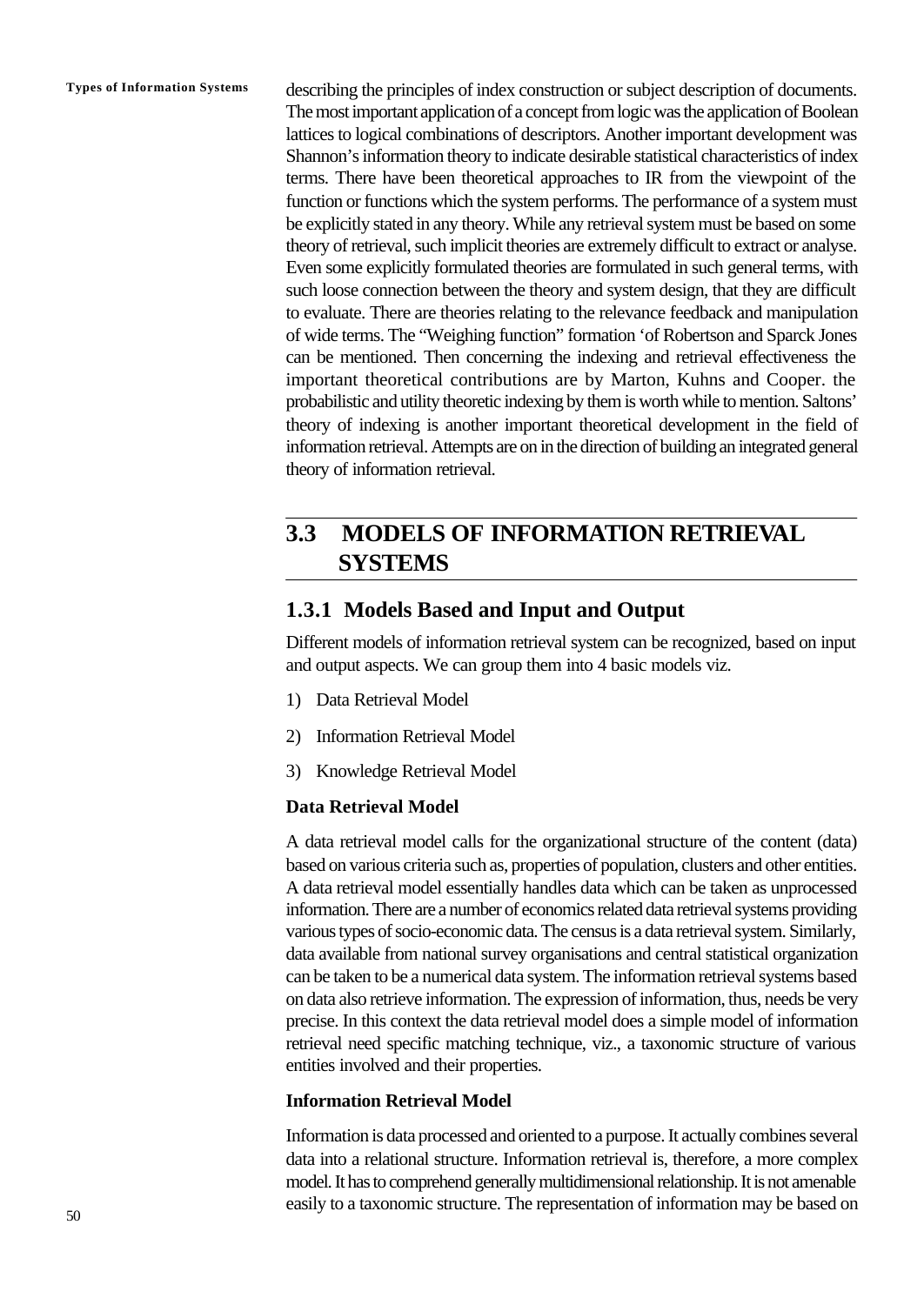**Information Retrieval Systems** a relational database structure using some associative mathematics. The expression of information need is complex and time consuming. It draws out for a long conversational or browsing process and the informational retrieval model must incorporate such facilities of interfaces.

A distinction is made between data retrieval and information retrieval. In practice the distinction is one of degree rather than kind . Figure 2, shows a spectrum of various attributes of data retrieval and information retrieval:

#### **Information Retrieval Data Retrieval**





#### **Fig. 2: Information Retrieval/Data Retrieval Spectrum**

In information retrieval, the underlying model of providing access to information is probabilistic. It is concerned with such subjective and indeterminate issues as whether (and to what degree) a document satisfies a user's need for information i.e. whether it is relevant for that user's request. Data retrieval on the other hand is deterministic with regard to retrieval operations. Most information retrieval systems derive their index element from the content of the items. The derivation may be simple extraction (such as extracting key words from a text), inferential extraction or it may be intellectual analysis and assignment of index items. In data retrieval, the element itself, in its entirety, is the indexing unit. Obviously this spectrum is not really smooth or continuous since both types of indexing may be present within the same system.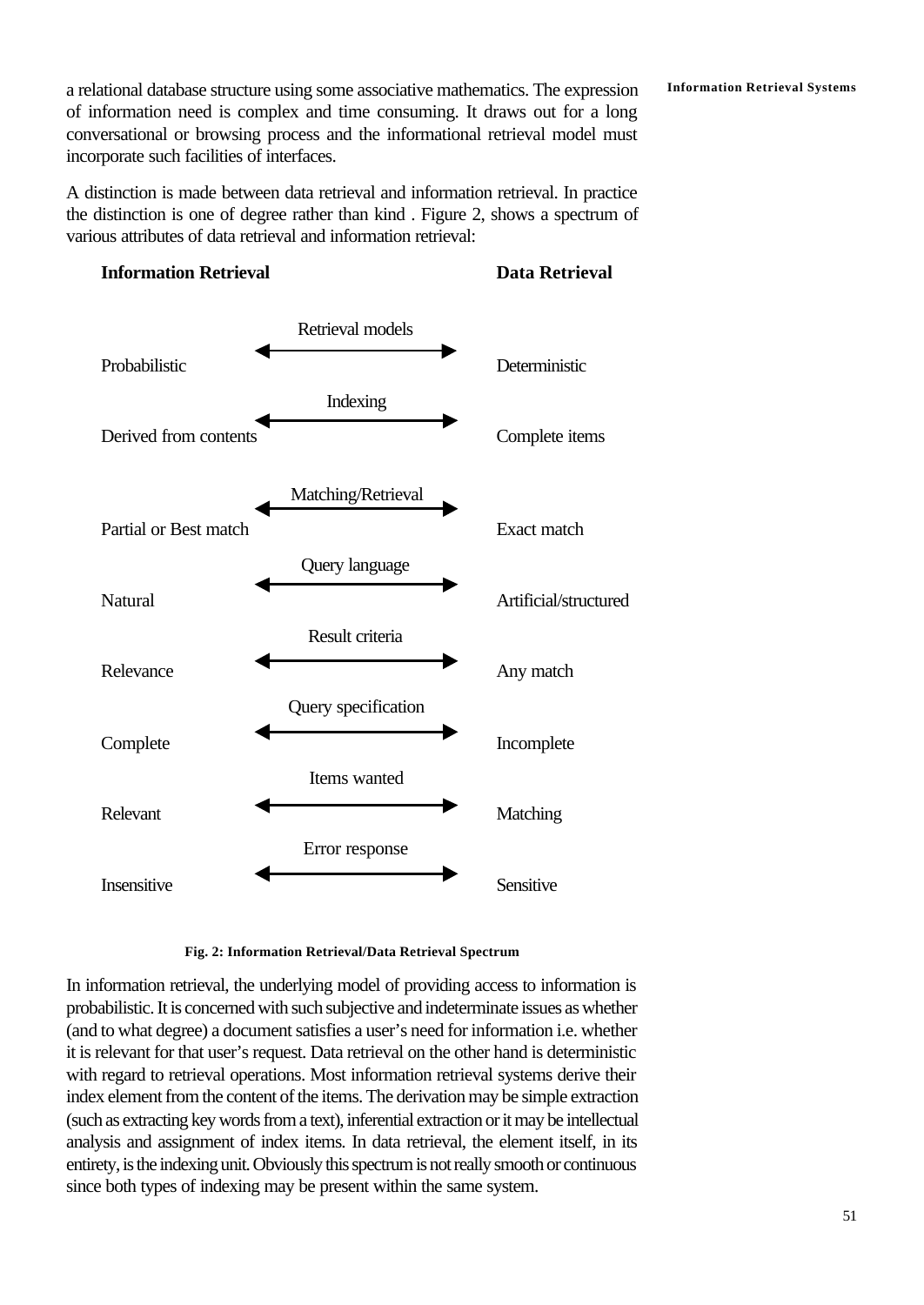**Types of Information Systems** In the actual retrieval, the algorithms used for matching the query and the index elements are based on the particular retrieval model. Information retrieval model leads us to a class of retrieval algorithms that are probabilistic in nature, and may involve the actual calculation of probabilities and use of statistical inference methods, or may take another approach based on another model of the document space (such as Salton's vector space model), They attempt to find all of the potential (partial) matches between query and document and to rank them based on some measure of "goodness" so that the best matches receive the highest rank . The data retrieval algorithms are deterministic, and therefore demand an exact match between the query specification and the contents of the database.

> The queries in information retrieval systems are commonly expressed as a natural language statement of the searcher's needs for information. These queries are inherently imprecise and may be ambiguous in many cases. In data retrieval, the query is usually expressed in some sort of structured query language with precise syntactic and semantic characteristics. The query types, thus, reflect the underlying model of the retrieval system.

#### **Knowledge Retrieval Model**

Knowledge retrieval models are based on the computational reasoning technique developed in Artificial Intelligence (AI) research. They are based on the knowledge of human experts. In order to facilitate decision-making and problem- solving, intelligent knowledge-based information retrieval models are being designed. The three major components are :

- i) Knowledge base
- ii) Inference Engine
- iii) User interface

The knowledge retrieval model is the most sophisticated model of information retrieval,

## **3.3.2 Models Based on Theories and Tools**

Based on theories, tools and techniques a number of other models of information retrieval systems have been developed on contemplated. These are:

- i) Linguistic Model
- ii) Mathematical Model
- iii) Psychological Model
- iv) Economic Model

#### **Linguistic Models**

In linguistic model of information retrieval, we can study the system from the point of view of the properties of the language. The various ways of storage of information are eventually based on natural language. In short, the language used has three functions:

- a) It represents the content of documents and other forms of information.
- b) The information problem in represented in terms of language.
- c) Language is used in computer processing and also in searching and retrieval of information.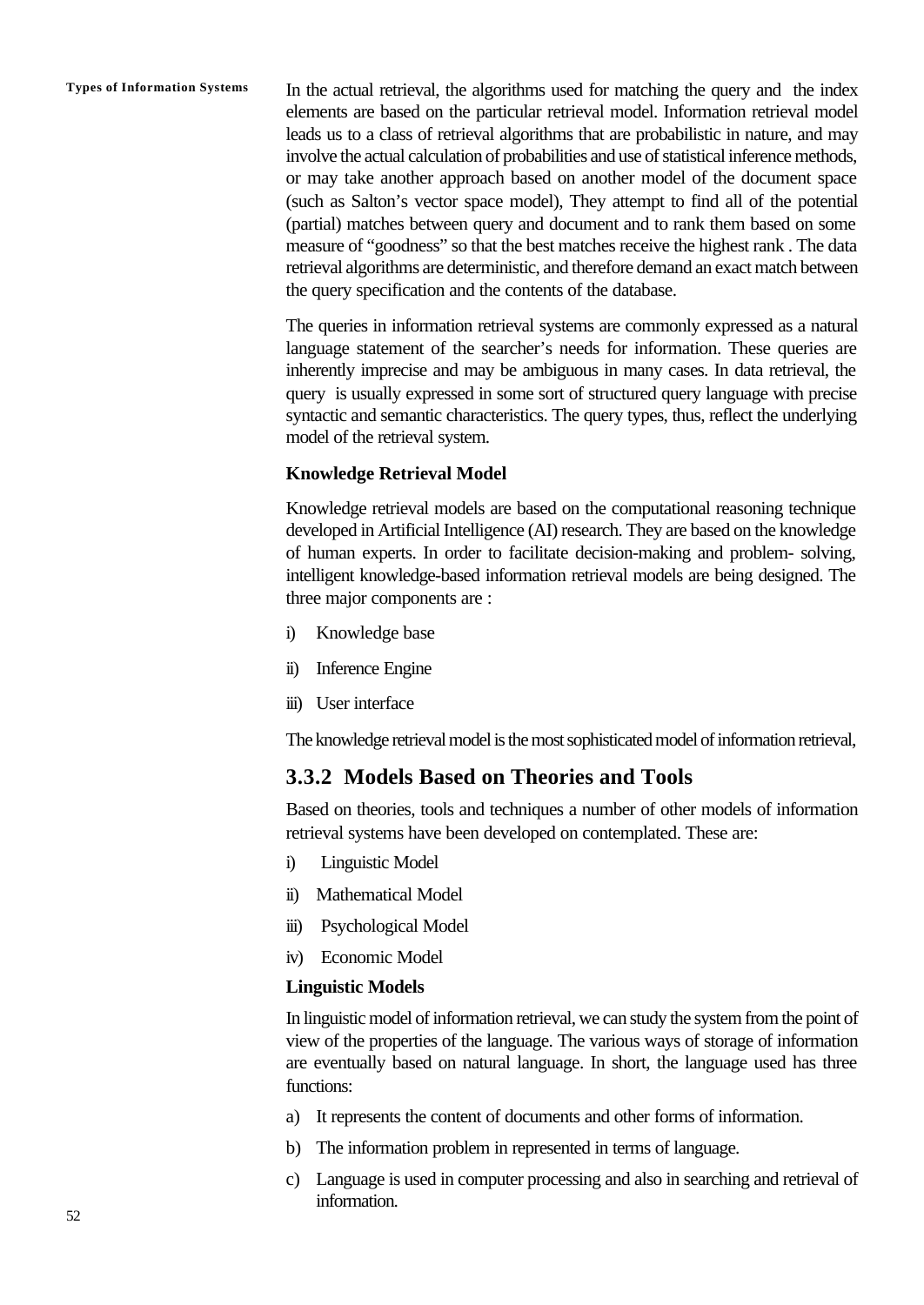The language works on three base : **Information Retrieval Systems** 

- i) Semantic base which conveys meaning from one human being to another.
- ii) Syntactic base which helps in the formation of semantics by the use of grammar, and
- iii) The vocabulary which supplies different meanings to terms for the formation of explosion, expressed in sentences, paragraphs etc.

The logical structure of a language and the taxonomy of the language refers to the relationship between vocabulary and concepts. The vocabulary generally refers to the logical structure. The vocabulary control indents thesaurus content and technical glossary control. The indexing language with control of expression terms provides the basic model for information retrieval. Use of associative mathematics in search logic and in search expression formulation provides yet another type of language control in information retrieval.

#### **Mathematical Models**

Mathematical models are essentially based on representative mathematics as well as associative connections. In particular, cluster analysis and clustering techniques are used on an experimental basis in automatic abstracting and indexing. Use of set theory and Boolean logic is a familiar method of mathematical modeling of information. Concept of similarity measures and choice of variable and the combinational aspect of clustering tries to provide semantic structure for information represented.

#### **Psychological Model**

The psycholinguistics approach to information retrieval led to the study of the formation of concepts in human mind, the way in which the human thinking process arranges the ideas and present it at the time of inquiry and the types of retrieval it demands while searching. The studies of Belkins, Brooks and Oddy on anomalous state of knowledge provides an interesting insight in relation to the information retrieval process. Further, studies in information retrieval and artificial intelligence have thrown significant input bringing in a harmonious coupling of psychological theory with information retrieval.

### **The Economic Model**

The economic model of information retrieval centres on the measure of cost effectiveness and cost efficiency of information retrieval. These two criteria are based on the performance of the information retrieval system in relation to input cost as well as the number of successful outputs. The concept of provision of multiple access points being used gives a chance for measurement of information transfer. The several models of information measurement based on statistical and mathematical techniques have been used for studies in bibliometrics and scientometrics, providing scope for correlation for economic benefits. However due to various intangible elements in information retrieval, which cannot be identified, the economic model does not yet provide a holistic approach to information retrieval.

#### **User Model in Information Retrieval**

In IRS, the user model is used to provide assistance to the user in the query formulation process. The goal is to express the information requirements in the best possible way. Clearly the best way is the one that provides the system with enough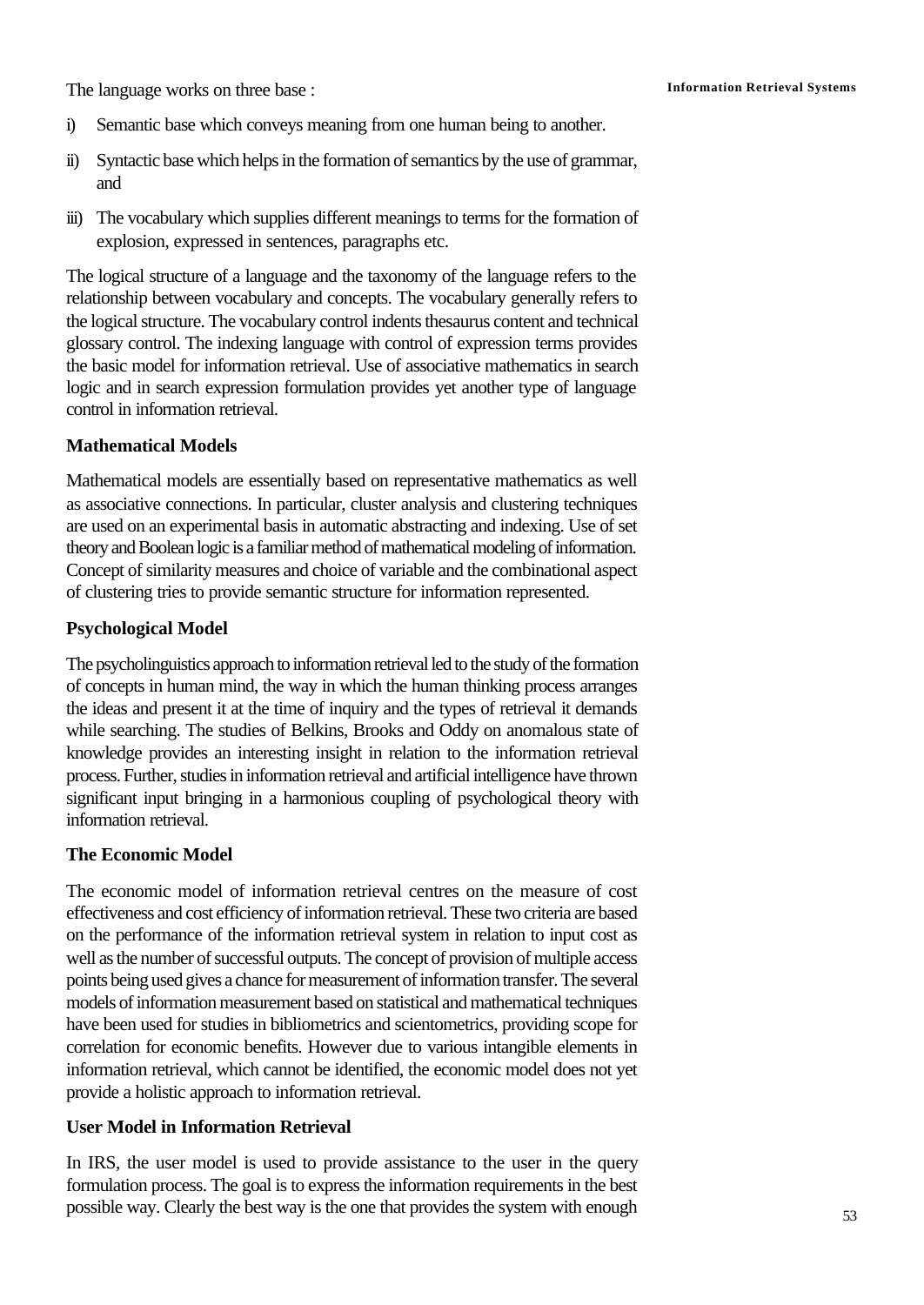**Types of Information Systems** input information to retrieve all relevant documents. Frequently users have a hard time specifying explicitly what exactly they are looking for. It is the task of the user model component of the IR system to automatically help and complement the user's interests based on their previous search behaviour.



**Fig. 3: User Model in Information Retrieval System**

Figure 3 illustrate the central position that a user model can assume in information retrieval system. An IR system enhanced with user modeling techniques will normally start by getting the user's preferences. For example, there can be a statement of the user's interests as a self-description, or it may be a SQL based query. This input is subsequently analysed, using the user model, and the user model is updated accordingly. Then the formal query is constructed and processed, based on the user's preferences. Afterwards in close interaction with the user mode, the output is prepared for presentation to the user and the user model is refreshed. Finally, the user can evaluate the query and restart the whole cycle again if needed.

# **3.4 IRS DESIGN AND OPERATION**

The overriding principle underlying any IR system is that it be governed by the laws of the host organization it serves. Some of the important factors to be considered in the design of IRS are :

- i) Specify the user class to be served. Distinguish between direct users and beneficiaries. If there is more than one user or beneficiary class for the same IR systems, assign and announce clear cut priorities on the basis of matching the characteristics of the system with those of the user class.
- ii) Specify the uses and problem-class for which the system is intended, and fix priorities among them, although designing an IR system with a defined problem is a difficult task.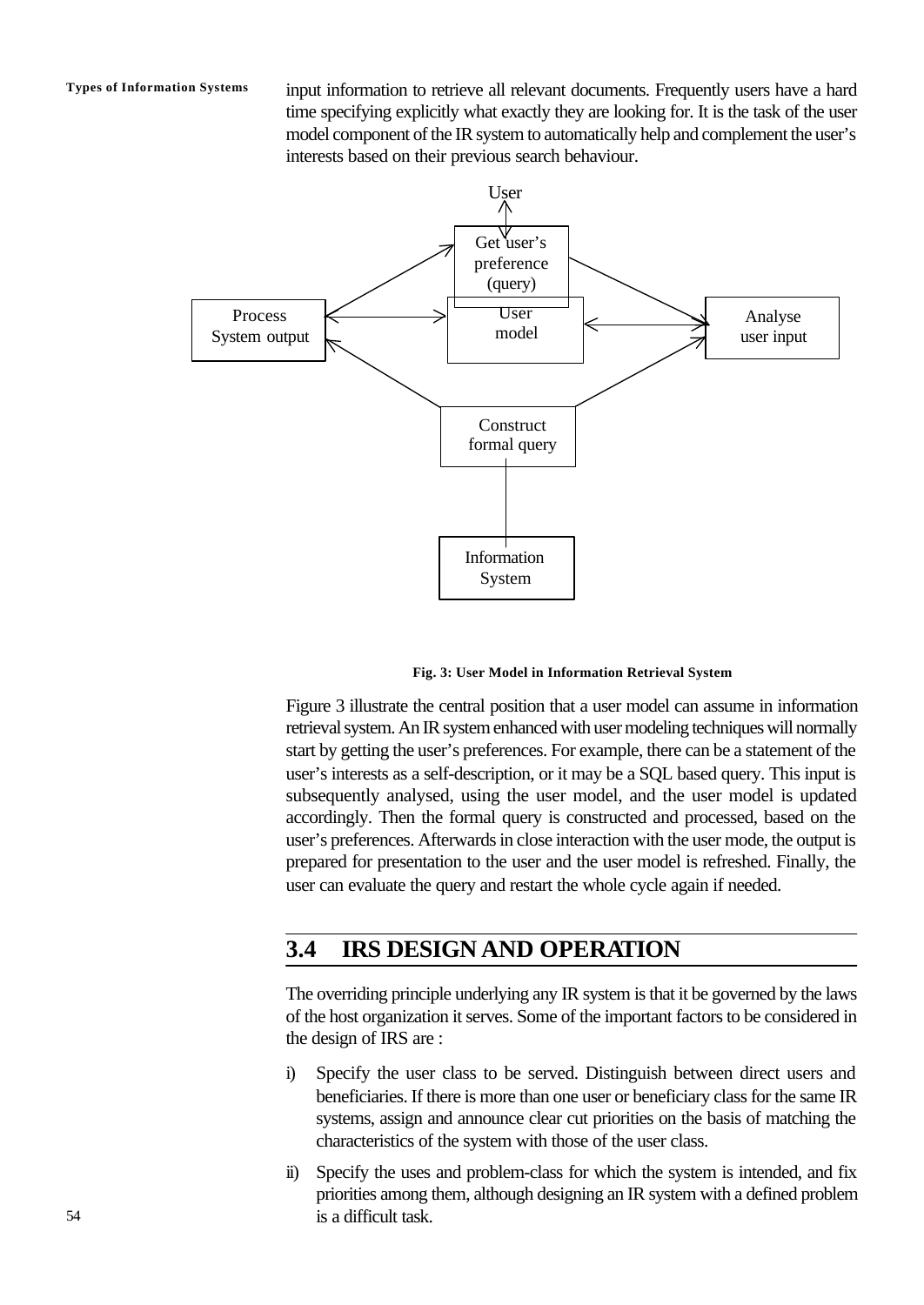- iii) Specify the range of information items which should be acquired, organized and **Information Retrieval Systems** stored in the system's database.
- iv) Cross-validating and checking inputs to the database.
- v) The system should be cost effective to test, restructure, and to edit the database for significance, relevance, validity, and redundancy (may be periodically or when flaw occurs).
- vi) The hardware software and other components. It is essential to analyse the hardware and software requirement of the system.

#### **Design**

The design of an IR system involves problems of analysis and problems of synthesis. The objective of analysing an IR system is to arrange a set of feasible IR systems in a partial ordering. The IR system should be effective and efficient in its functioning. An IR system, to be viable, should conform with the basic principles governing the processing of information in the host institution.



**Fig.: Information Retrieval System Components**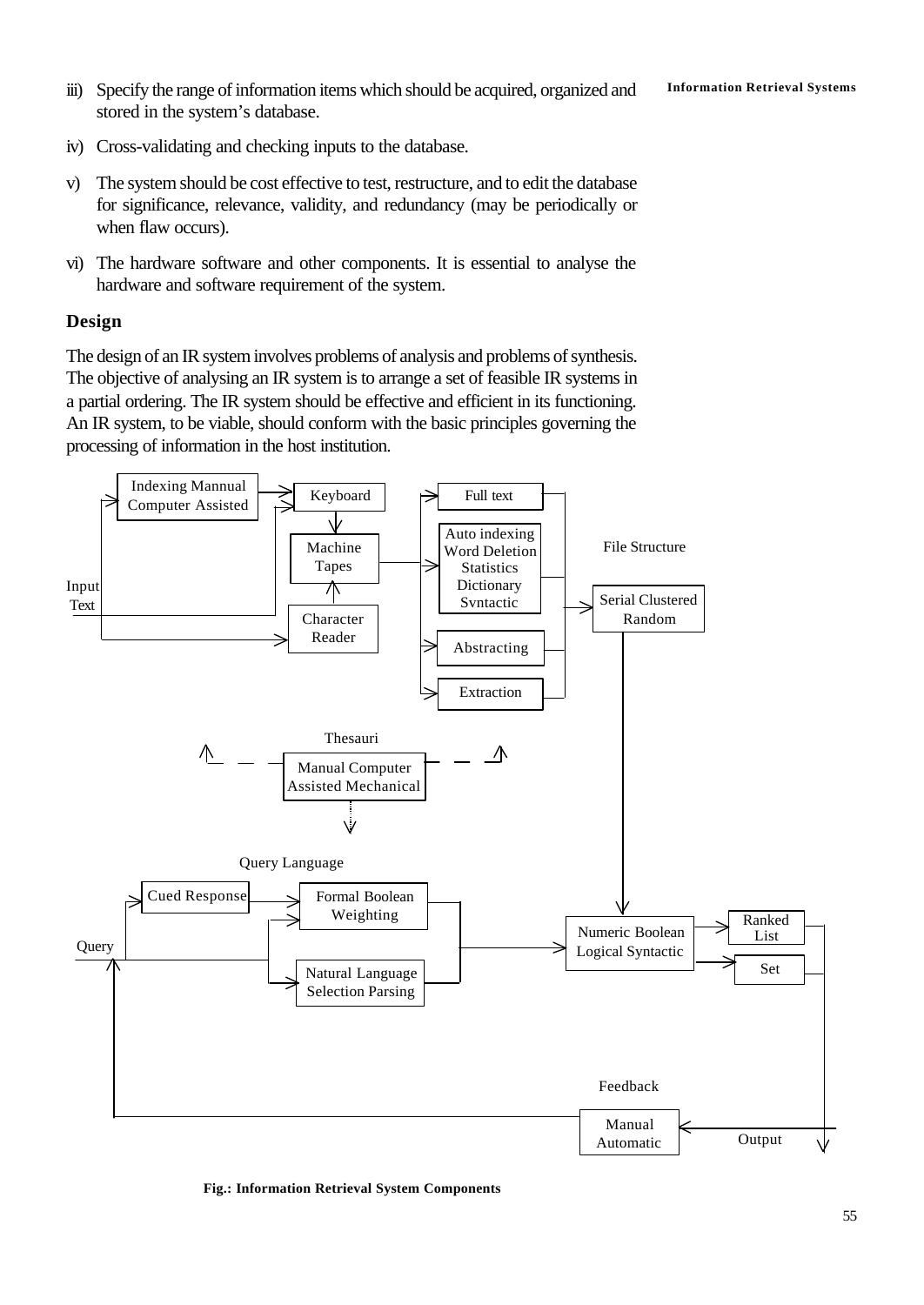# **Types of Information Systems 3.5 SEARCH STRATEGY**

#### **Basic Search Techniques**

In a bibliographical information retrieval environment, searches can be divided into two main classes-known item search and unknown item search. A known item search is what is conducted when the user knows something about the item being sought. This may be any key, such as author, title, publisher, ISBN, and so on. An unknown item search is conducted when users are not aware of the existence of any document that may solve their problems. In other words, users do not know whether or not such an item exists that can meet their information requirements. There are different types of searches which are helpful to understand the entire process of search strategies.

#### **Keyword and Phrase Search**

A search can be conducted by entering a single search term or a phrase comprising more than one term. The keyword search is the simplest form of search facility offered by a search system. In keyword search mode, the system searches the inverted file ( the index ) for each keyword/term forming the search expression. The search terms can be entered through the keyboard or can be selected from an index or vocabulary control tool, such as subject headings lists or thesauri. Search expressions containing more than one keyword may require the use of Boolean or proximity operators.

In a phrase search, the system searches for the entire phrase rather than each individual key word forming the phrase. Phrase searches can be conducted only in those fields that are phrase indexed. If the index file comprises only single terms, then phrase search cannot be conducted, unless proximity operators are used whereby the system will searche for each constituent keyword in the search expression separately, and retrieve only those records where the keywords occur consecutively. A search phrase can simply be entered through the keyboard, or selected from an index file or vocabulary control tools like subject headings lists and thesauri.

Different search systems provide different facilities for conducting key word and phrase searches. For example, in a Dialog search one can simply enter a key word or a phrase preceded by the search command. The user can restrict the search to one or more fields.

Many bibliographical information retrieval systems provide two types of search facilities for conducting an unknown item search; keyword search and subject search.

A keywords search allows users to enter one or more key words pertaining to their query. These keywords can be chosen by the user in any combination depending upon the requirements, and there are several search operators that can be used to combine several keywords to formulate a search expression. The search keywords can appear anywhere, or in one or more chosen fields, in the database records. A subject search allows the user to submit a subject expression that reflects his or her information requirement. Such a search is conducted on the subject field that contains the subject headings assigned by the indexes when the database was created. Thus, a record will be retrieved only when the user's subject search expression exactly matches the subject heading assigned by the indexes. For standardizing the process, and also helping the user identify the appropriate subject headings, IRS uses certain tools, called vocabulary control tools.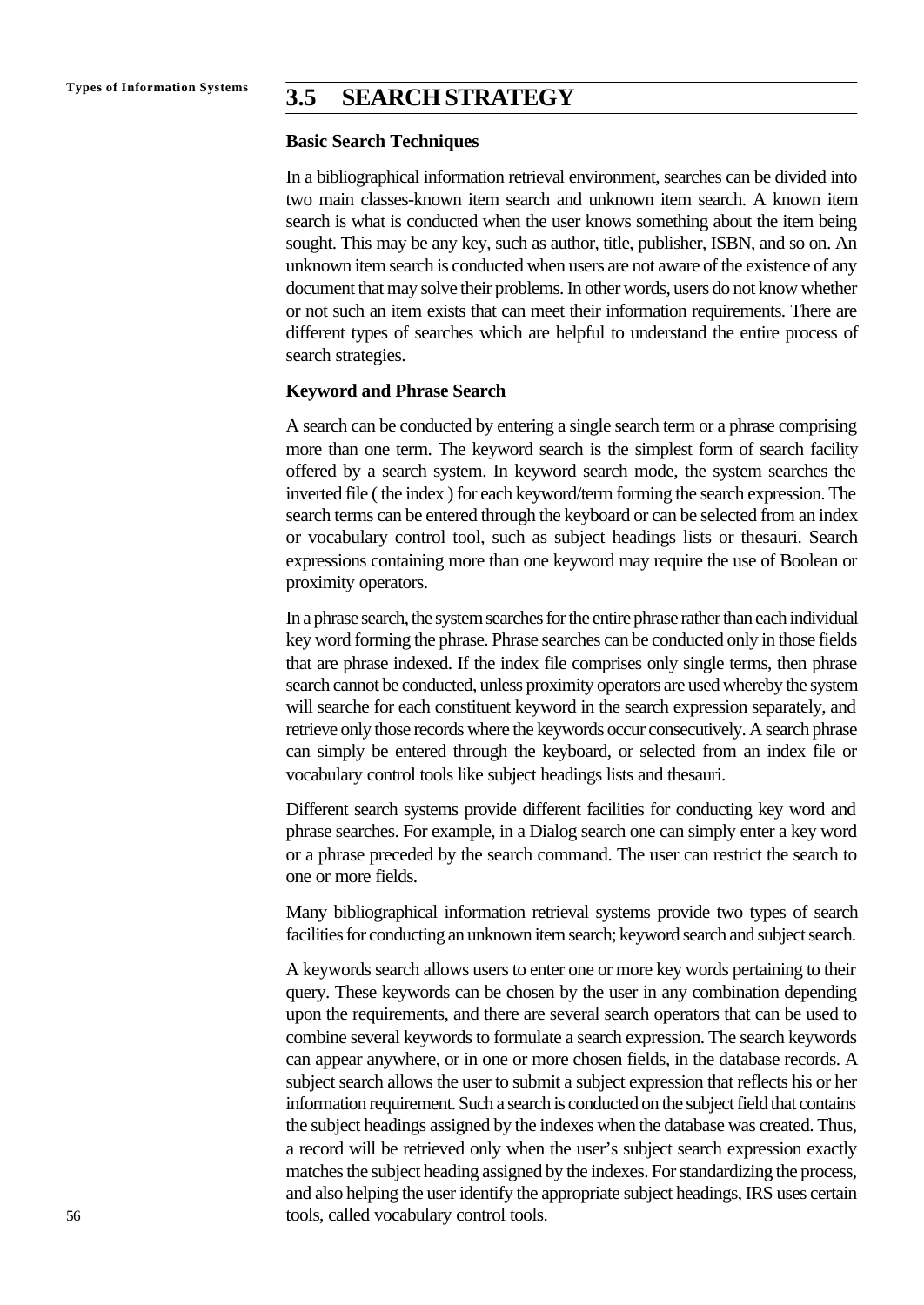This is a search technique that combines search terms according to Boolean logic. Three types of Boolean search are possible. AND search, OR search and NOT search.

The AND search allows the user to combine two or more search terms using the Boolean AND operator. The search will then retrieve all those items that contain all the constituent terms. For example, the search expression "Internet AND computer" will retrieve all those records where both the terms occur .The search is restricted by adding more search terms. The more search term are AND ed, the more restricted, or specific will be the search and as a result the smaller will be the search output. Sometimes, a search may produce a blank result if too many search term are AND ed.

#### **Truncation**

Truncation is a facility that enables a search to be conducted for all the different forms of a word having the same common root . As an example, the truncated word COMPUT\* will retrieve items like COMPUTER, COMPUTING, COMPUTATION, COMPUTE, etc. A number of different options are available for truncation viz. right truncation(as in COMPUT\* example ), left truncation, and making of letters in the middle of the word. Left- Turn truncation retrieves all words having the same characters at the right - hand part e.g.\*HYL will retrieve words like METHYL, ETHYL etc. Similarly middle truncation retrieves all words having the same characters at the left- and right hand parts. For example, a middle truncated search term COL \* will retrieve both the terms COLOUR AND COLOR.

#### **Proximity Search**

This search facility allows the user to specify :

- 1) Whether two search terms should occur adjacent to each other,
- 2) Whether one or more words occur in between the search terms,
- 3) Whether the search term should occur in the same paragraph irrespective of the intervening words, and so on.

The operators used for proximity searching and their meanings differ from one search system to another. The various types of proximity search facilities and the corresponding operators are available in CD-ROM and online database.

### **Field-specific Search**

A search can be conducted on all the fields in a database or it may be restricted to one or more chosen fields to produce more specific results. Specific fields and codes vary according to the search systems and database.

### **Limiting Search**

Sometimes the user may want to limit a given search by using certain criteria such as language, year of publication, type of information source and so on. These are called limiting searches. Parameters that can be used to limit a search are decided by the database concerned. Below are two examples of limiting searches in Dialog.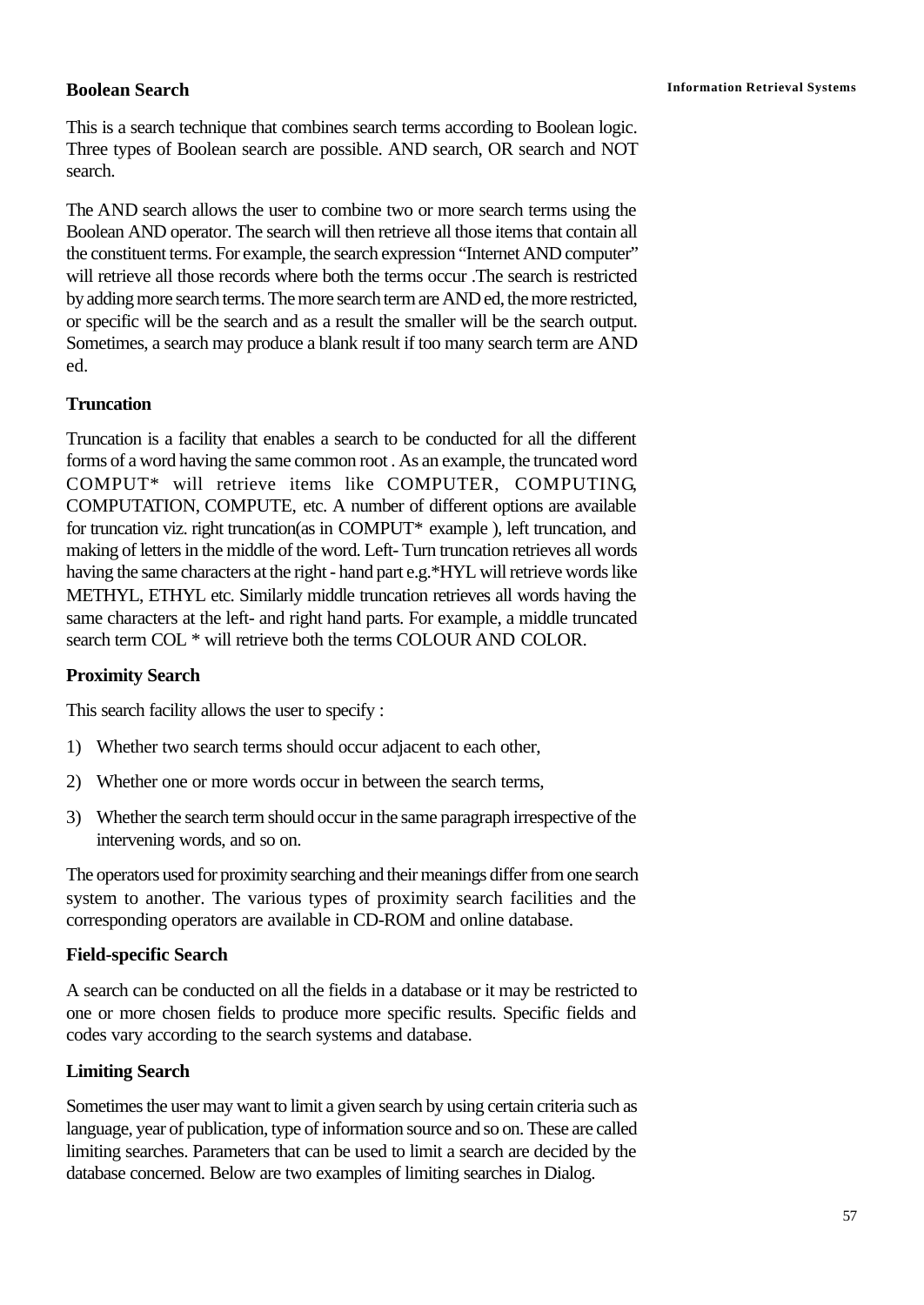| Limit                            | <b>Qualifier</b> | <b>Example</b>                               |
|----------------------------------|------------------|----------------------------------------------|
| English - Language document only | /ENG             | <b>SELECT</b><br><b>URBAN</b> (s)CR IME?/ENG |
| Patents only                     | /PAT             | S TRANSISTOR?/PAT                            |

#### **Range Search**

The range search is very useful with numerical information. It is important in selecting records within certain data ranges. The following options are usually available for range searching, though the exact number of operators, their meaning, etc. differ from one search system to another:

- Greater than  $(>)$
- Less than  $(\le)$
- $\bullet$  Not equal to  $(1=or < )$
- Greater than or equal to  $(\geq)$
- Less than or equal to  $(\leq)$

#### **Search Tools :**

Library and information professionals have since been using four types of tools for organizing information. They are:

#### 1) **Classification Schemes**

The classification schemes such as, Dewey Decimal Classification (DDC) Universal Decimal Classification (UDC) Library of Congress Classification (LC), Colon Classification and so on, are used for classifying documents, organization files and also for the physical organization of documents in libraries.

#### 2) **Catalogue Codes**

The catalogue codes, such as Anglo-American Cataloguing Rules, Classified Catalogue Code, etc., are used to prepare catalogue records of documents, which provide information to a user about what a given library/information center possesses.

#### 3) **Standard Bibliographic Record Formats**

Standard record formats such as ISBD and MARC (Machine Readable Cataloguing) formats are used to prepare machine readable records of bibliographic and other types of documents.

#### 4) **Vocabulary Control Devices**

Vocabulary control devices such as thesauri and subject headings lists are used to standardize the terminology, which can be used both at the time of indexing and searching records.

All these tools can be used for organizing information in various types of information systems including digital library systems. However, these are only basic search tools which may be used and there are many more search techniques available for specific information retrieval systems.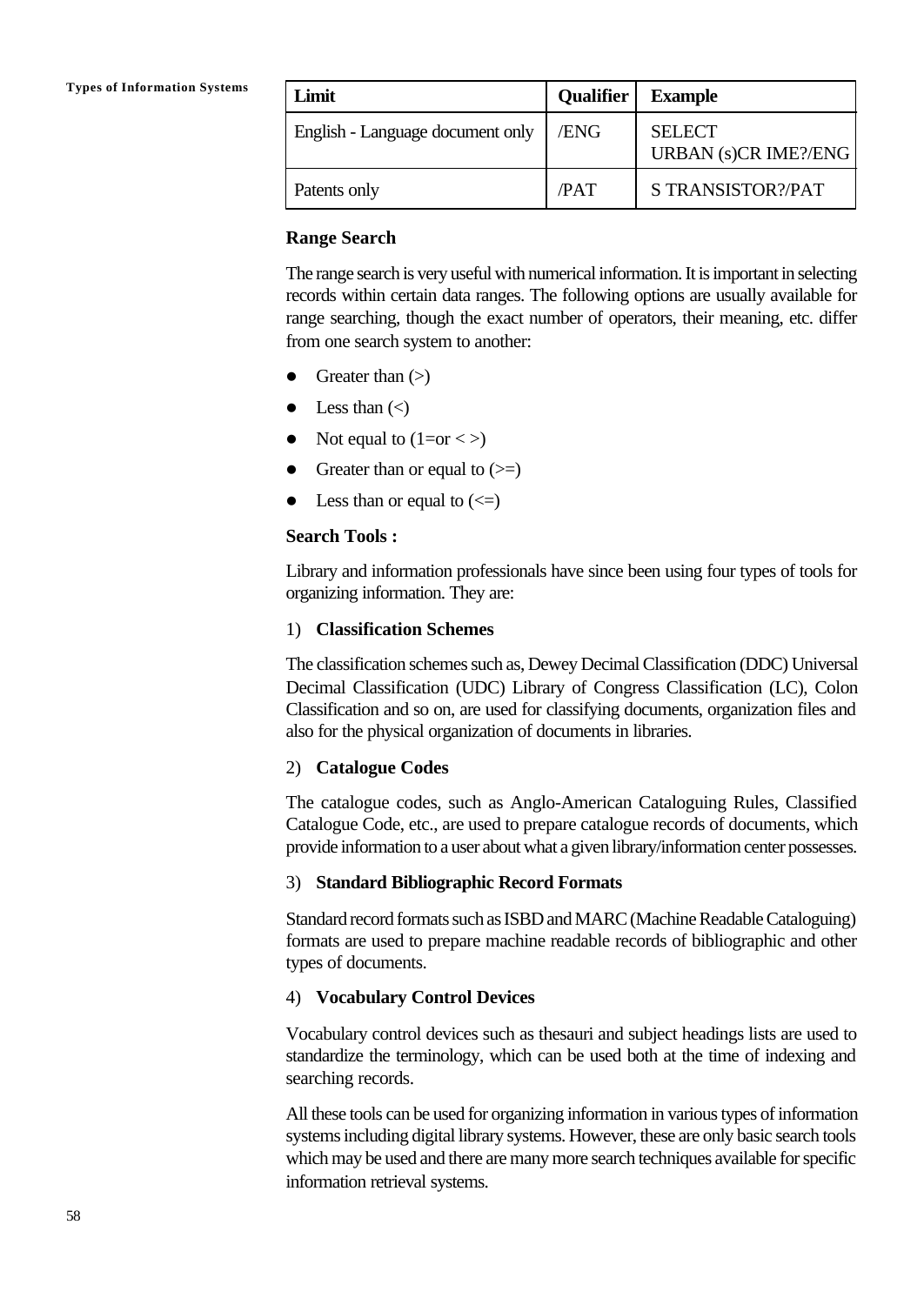# **Information Retrieval Systems 3.6 EVALUATION OF IRS**

Any information system exists to provide the seeker of information the document which bears the information or answers his query: The evaluation is a diagnostic activity to understand the performance of a system. It reveals the strength as also the weakness of an information system. It informs about the social benefits that accrue from the system. It also tells us about the economic aspects of the system, such as cost various aspects etc. On the basis of a careful evaluation one can thus ways for improving the system, if required. Evaluation is rightly called an investment for the future.

#### **Evaluation Methodology**

The evaluation programme of an information system involves a number of distinct steps. Let us understand these steps:

- 1) The first step is to be clear about the scope of evaluation. That is to say the purpose of evaluation should be very clearly defined. The scope should be defined precisely before the designing and execution of an evaluation programme.
- 2) The second step is the designing of the evaluation programme. The design should be such so that it suits the objectives and purpose defined earlier. The success of the evaluation programme depends upon the choice of appropriate design.
- 3) After deciding about the scope and design of the evaluation programme, the next step is the execution proper. The execution includes the collection of data, its organization, analysis and, lastly, the drawing of conclusions.
- 4) The fourth step is to analyse the conclusion and the interpretation of the results.
- 5) The fifth and the final step is to modify the information system on the basis of the result of evaluation as revealed in steps 3 and 4.

Irrespective of the methodology followed, the purpose of evaluation of any information system is to find out how well the input performs and what measures need be taken for its improvement. Sometimes, the evaluation of a particular IRS may provide a clue for the design and development of other systems.

#### **Criteria for Evaluation**

The criteria on the basis of which an IRS can be evaluated are:

- 1) Recall and precision and related factors affecting retrieval efficiency
- 2) Cost
- 3) Response time

#### **Recall and Precision**

The effectiveness of information retrieval can be measured by the ability of that system to retrieve the relevant documents and hold back the irrelevant ones in a given collection in relation to a particular query. The ability to inform about the retrieval of relevant documents and withhold the irrelevant ones are called recall and precision powers of the system respectively. Though theoretically 100% recall and precision is desired in practice it is not possible, as these two factors are inversely proportional to each other. The system in which these two factors are at the optimum level will be regarded as the best one and would be preferred for application.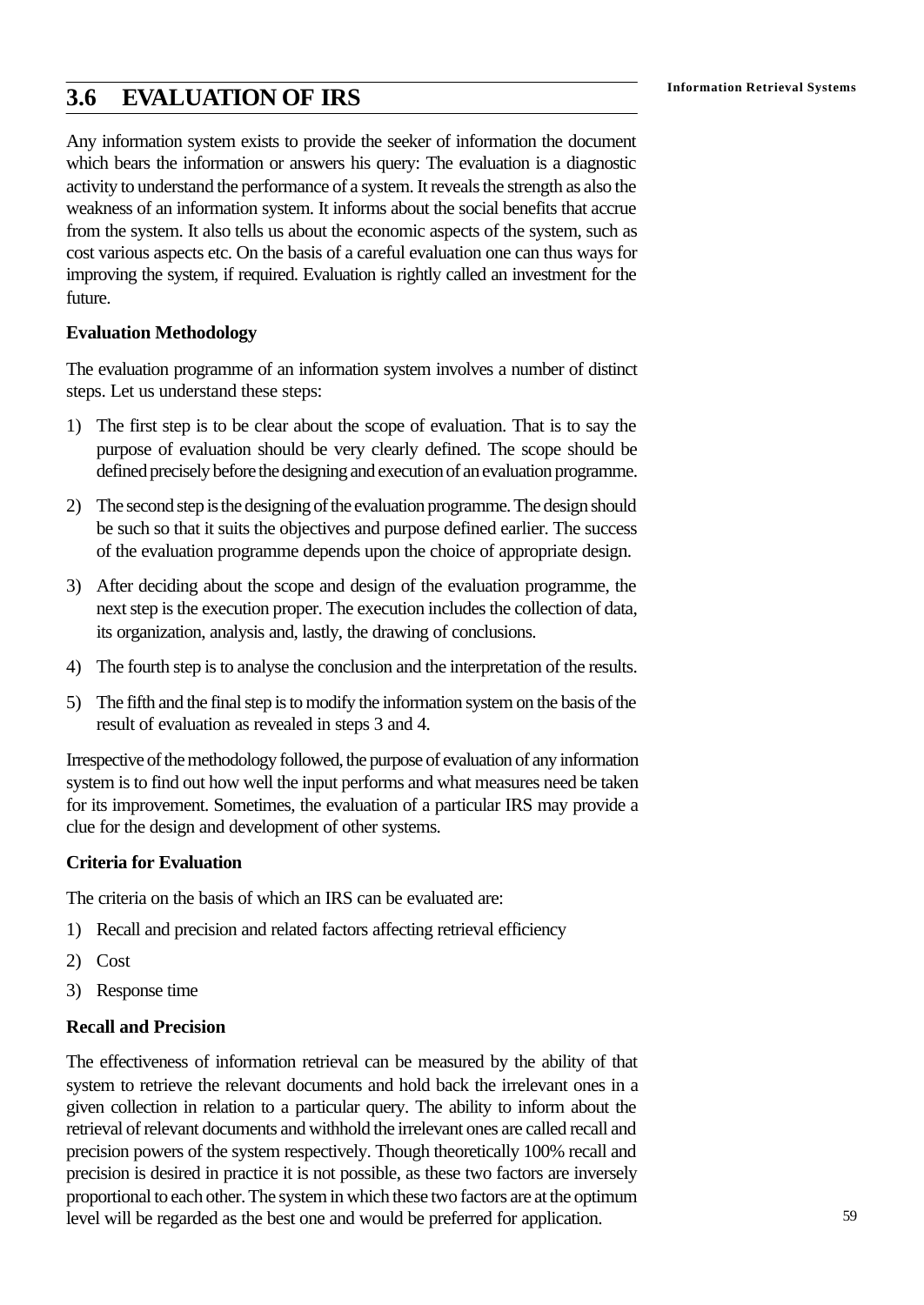**Types of Information Systems** In response to a query, all the relevant document may not be retrieved in a search, only a part of them may be retrieved. Similarly all the documents retrieved may not be relevant, though a number of non-relevant documents also remain as not retrieved. This can be illustrated in the following formats:

| <b>Document</b> | <b>Retrieved</b> | Non retrieved | <b>Total</b> |
|-----------------|------------------|---------------|--------------|
| Relevant        | a                | h             | $a+b$        |
| Non-relevant    | с                |               | $c+d$        |
| <b>Total</b>    | $a+c$            | $b+d$         | $a+b+c+d$    |

Recall is the retrieval of relevant documents by the system. Recall ratio can defined as the ratio of the number of relevant items retrieved to the total number of relevant documents in the system. This can be mathematically represented as :

> Number of relevant items retrieved Total number of relevant items  $\times$  100

or. 
$$
\frac{a}{a+b} \times 100
$$

Suppose there are in all 100 relevant document in a file and the index is able to retrieve only 75 of them and misses 25, then the recall ratio is  $75/75+25\times100=75\%$ 

#### **Precision Ratio**

Precision is the capacity of the system to withhold non-relevant document. Precision ratio may be defined as the ratio of the relevant retrieved documents to the total number of documents retrieved from the file. Mathematically it may be represented as:

> Number of relevant items retrieved Total number of relevant items  $\times$  100

or. 
$$
\frac{a}{a+b} \times 100
$$

Suppose the total number of documents retrieved are 150, out of these 75 are relevant, then the precision ratio is

$$
\frac{75 \times 100}{150}
$$
 or 50%

Many a time it is difficult to know the actual number of relevant documents in the store. Nevertheless, findings of recall and precision are helpful in assuring the quality of I.R.S.

Besides recall ratio and precision ratio, the other relevant measures which provide the retrieval efficiency of a system are:

- 1) Noise ratio.
- 2) Fallout ratio.
- 3) Novelty ratio.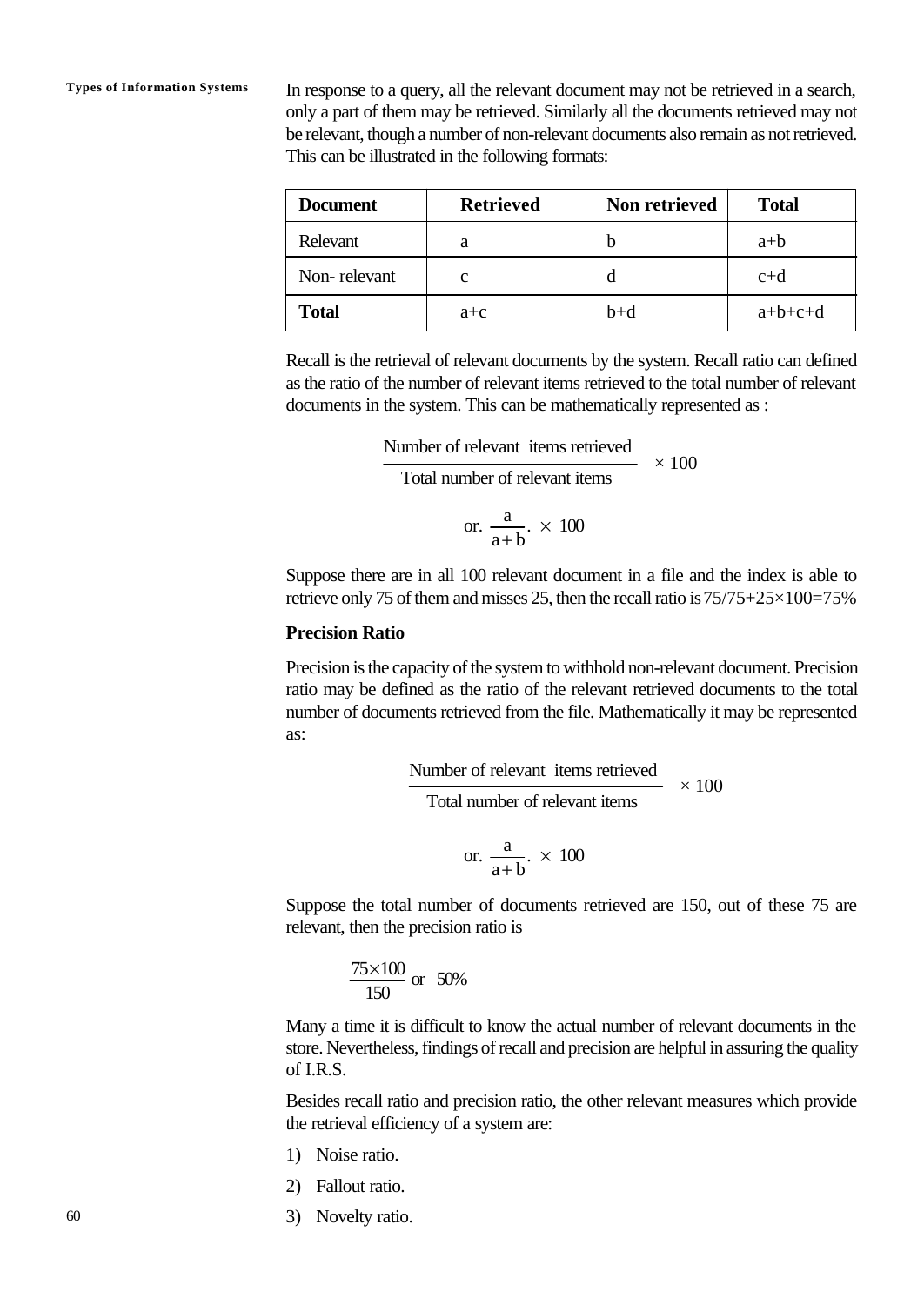It is complementary to the precision ratio. It shows the numbers of non- relevant documents out of the total documents retrieved. Mathematically it can be represented as:

> $\sim 100$ Total No. of non-relevant document retrieved Total No. of document retrieved

The lesser the noise ratio the more efficient a retrieval system will be.

#### **Fall out Ratio**

It shows how many non-relevant document, out of the total number of document in the store have been retrieved by the retrieval system. Mathematically it may be put as:

> $\times 100$ Total No. of non-relevant document retrieved Total No. of document in store

## **Novelty Ratio**

It is the proportion of nascent or new information items, which the system is able to bring to the attention of information seekers for the first time. Out of the total number of relevant document, a small percentage may be of such documents which contain nascent information. If out of the 100 relevant documents there as 15 such documents the Novelty Raito will be 15% i.e.

> 15 100 Novelty Ratio  $=\frac{15}{100} \times 100 = 15\%$

An efficient retrieval system will bring to the attention of the user more of such documents which provide novel or new or nascent information.

### **Indexing Exhaustivity**

The exhaustivity of a system refers to the accuracy and depth with which the various concepts contained in the system are covered. Exhaustivity is the property of index description. The indexing exhaustivity is connected with recall power of the system. A system having high indexing efficiency possess high recall power.

### **Cost**

Cost is an important factor of IR system evaluation. Cost may relate to initial expenditure required to develop a system and also other direct charges, concerned with manpower, material, tools and other initial costs. The cost is a composite factor which also includes the effort involved on the part of the indexer and the time involved in the preparation of index and also the search time and search efforts on part of user. Initial cost can easily be measured but the cost of effort would be matter of experience and realization. If a particular system is less costly than the system it better than the other. The case of the use of the system by the user can be related to this aspect.

### **Response Time**

Response time is another important factor for measuring the efficacy of the system. Response time should be measured while the users are interacting with the system.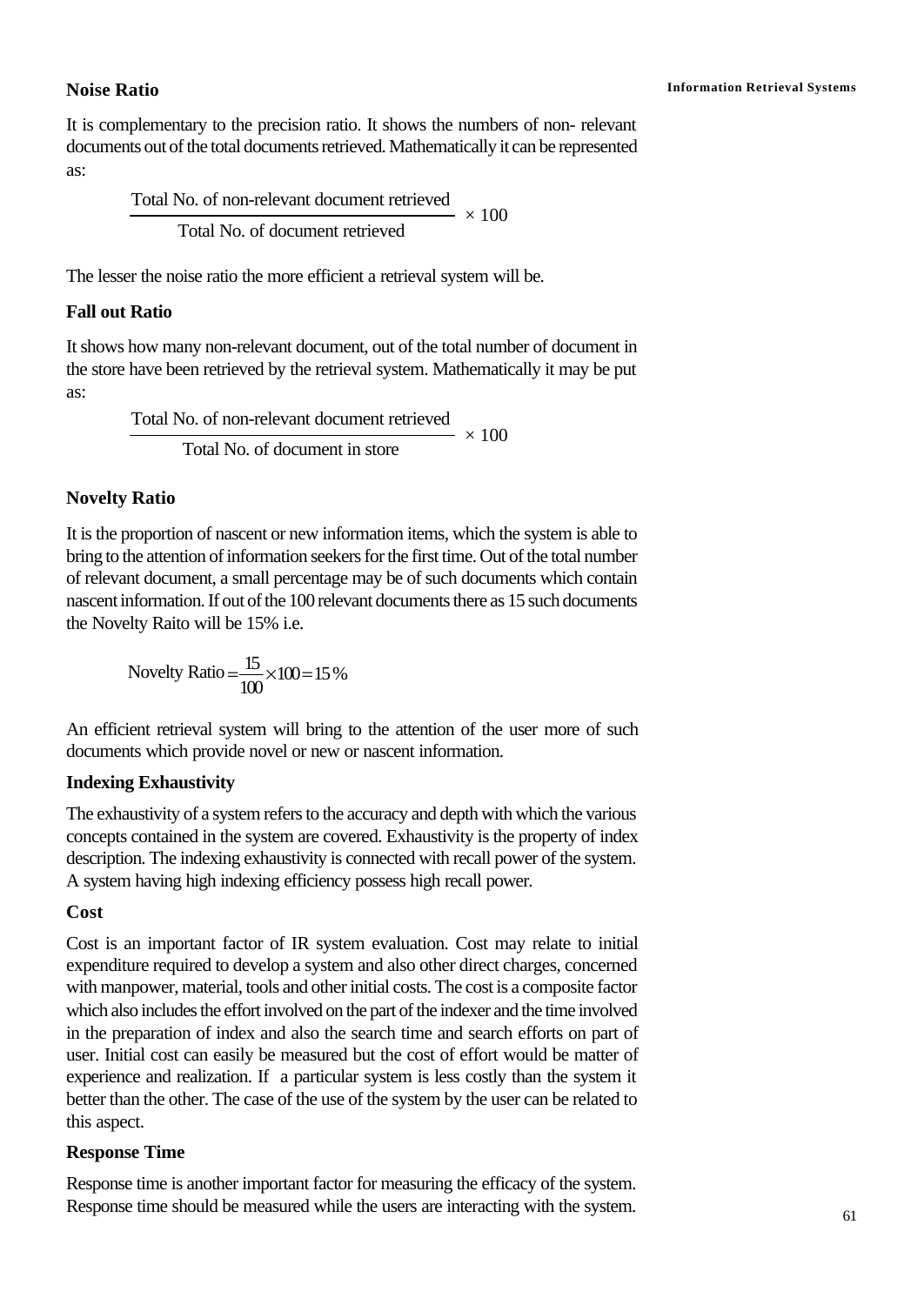**Types of Information Systems** If a system requires less time to retrieve information it would be economic and would be better than the other taking a longer time to retrieve the same information.

#### **Self Check Exercise**

- 1) Discuss the various information retrieval techniques.
- 2) Name the information retrieval models based on tools and techniques.
- 3) Explain search strategy in brief.
- 4) Discuss the criteria for evaluation of IRS.
- **Note:** i) Write your answers in the space given below
	- ii) Check your answer with the answers given at the end of this unit.

...................................................................................................

...................................................................................................

# **3.7 SUMMARY**

The development of effective retrieval techniques has been the core of IR research for more than 30 years. A number of measures of effectiveness have been proposed. Effective interfaces for text based information systems are a high priority for users of these systems. With the increase in the use of the internet, there has been a corresponding increase in the demand for information retrieval system that can work in wide area network environments. Search engines like INFOSEEK, LYCOS, etc., index web pages and provide access to them. Developing databases and providing search and retrieval access in an integrated manner have been the most important aspect of developing IRS. The technique for indexing and query optimisation have been the major issues.

## **3.8 ANSWERS TO SELF CHECK EXERCISES**

1) The information retrieval techniques can be identified into exact match and partial method:

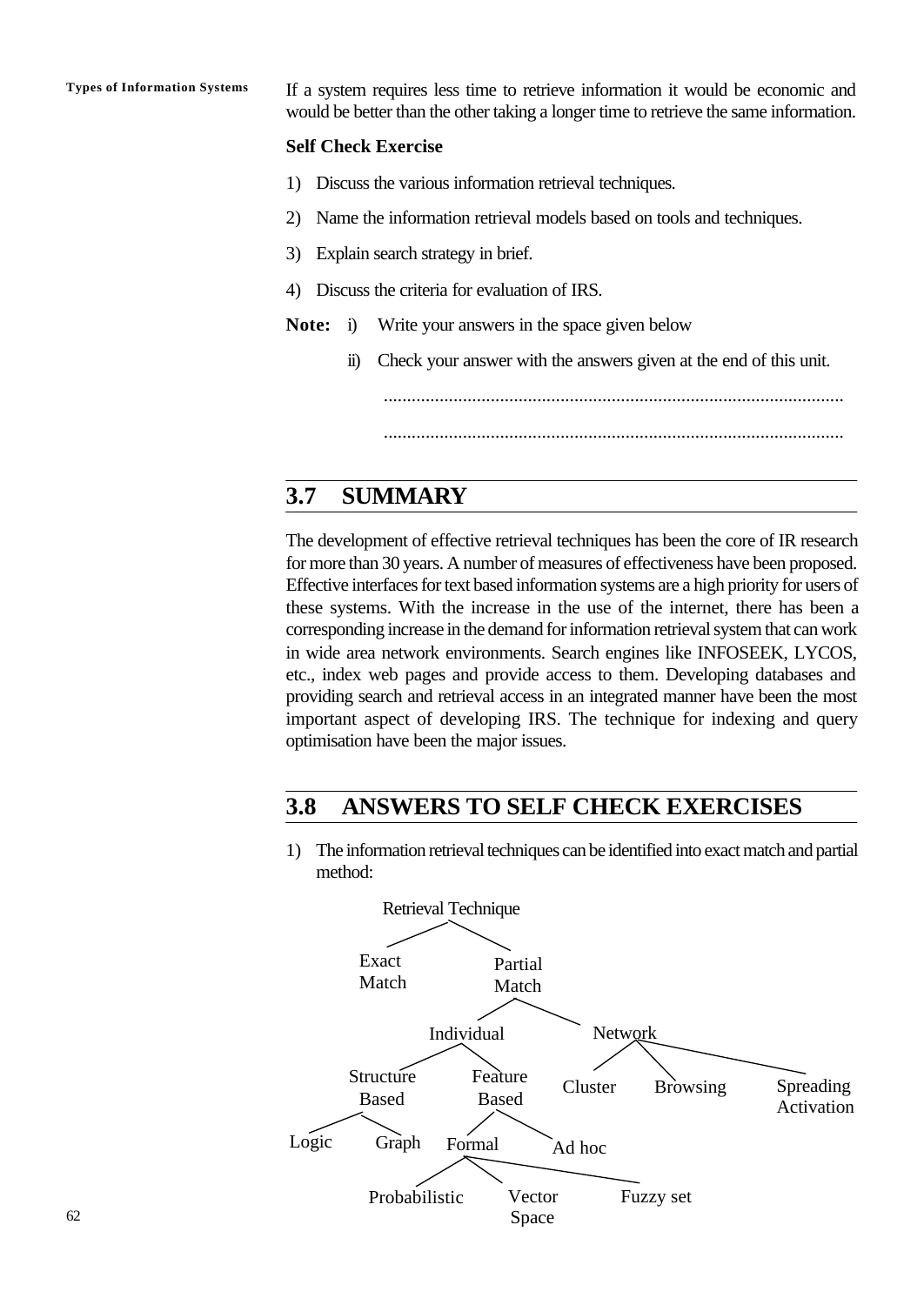The exact match techniques are currently in use in most of the conventional IR **Information Retrieval Systems** systems. Partial match retrieval technique is opposite to exact match technique. While in the feature based techniques the information is represented by a set of features or index terms, in the structure based technique the documents are represented in the a more complicated structure than just a set of index terms.

- 2) The information retrieval models are :
	- i) Linguistic Model
	- ii) Mathematical Model
	- iii) Psychological Model
	- iv) Economic Model
- 3) There are 5 types of search strategies depending upon the kind of queries:
	- i) Boolean search
	- ii) Matching Function
	- iii) Serial Search
	- iv) Cluster Based Retrieval
	- v) Interactive search formulation

Boolean search is a technique that combines search terms according to Boolean logic (operators). Three types of Boolean search are possible : AND search; OR search and NOT search. The search is basically through key words or phrases. The key word search is the simplest form of search facility offered by a search system. In key word search mode, the system searches the inverted file (index) for each key word forming a search expression. Search expressions may make use of either Boolean or proximity operators.

e.g. 'WATER'AND 'POLLUTION'

'POLLUTION'AND (WATER OR SEA OR RIVER)

'POLLUTION'AND (WATER OR SEA OR RIVER)

AND NOT SEWAGE

One can also go for proximity search and field specific search.

- 4) The criteria on the basis of which an IRS can be evaluated are :
	- i) Recall and precision
	- ii) Fallout
	- iii) Cost novelty
	- iv) Response time